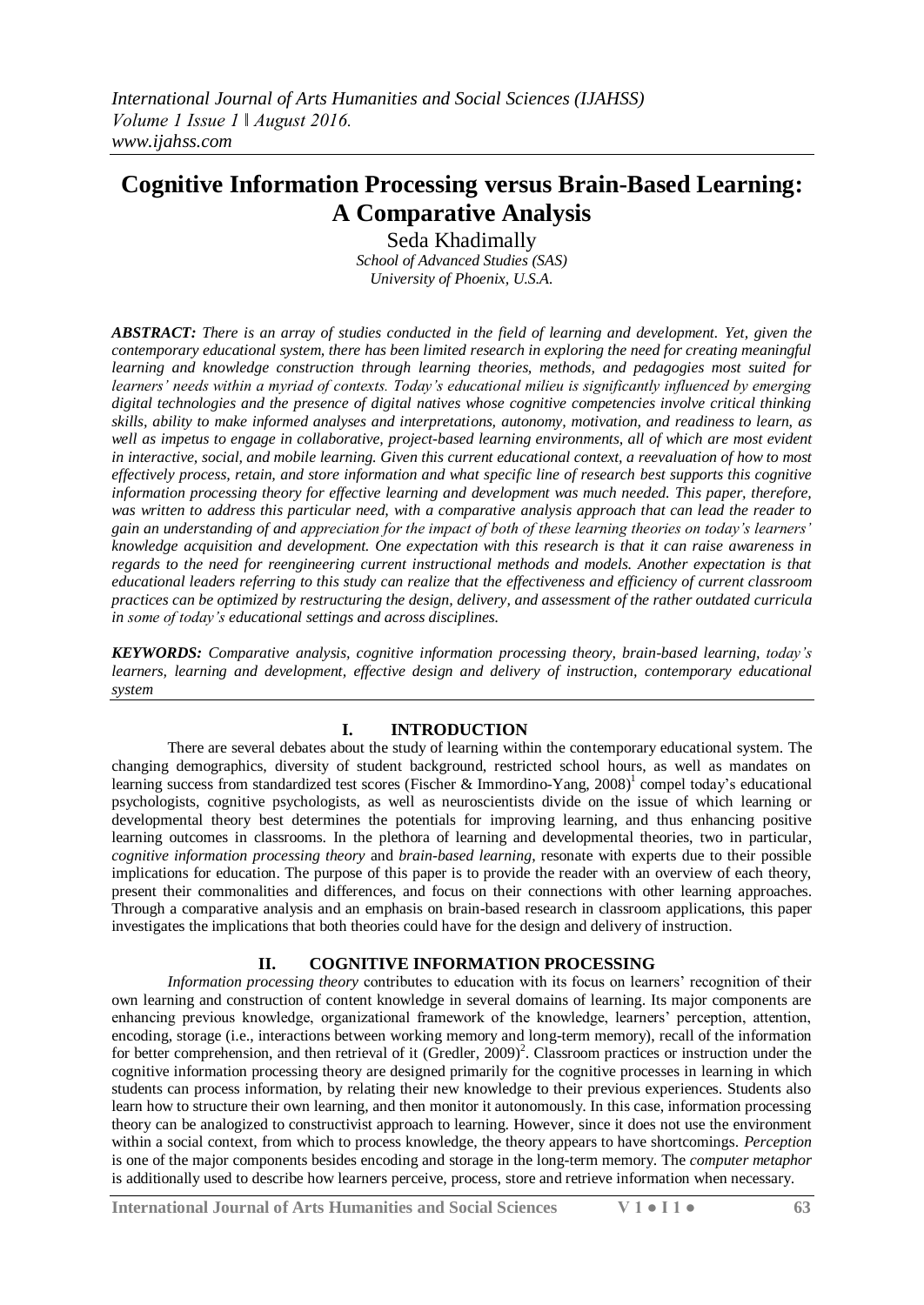## **III. LIMITATIONS**

In order to perceive and encode information, students use *semantic networks* using such as *mnemonic devices*. They also use a technique called *methods of loci* to find a location in their mind, and then situate the new knowledge they acquired. Without a thorough analysis of the plural intelligences of learners, however, it would not be feasible to design classroom instructions across such techniques since not every student has the capacity to perform them.

*Mental imagery* technique is another method cognitive information processing suggests. However, it is not possible to fully explain it under this theory without the *computer metaphor* used for the brain-based learning. That is, learners cannot make connections between their prior and new knowledge by attributing the new ones to their memories; a phenomenon linked with hippocampus located in the cerebral cortex of the brain. In times of a *brain damage*, for example, the clinical evidence shows that the visual imagery cannot function properly.

A final limitation to cognitive information processing theory is that perception which is the first step to acquire knowledge cannot be connected to other learning perspectives such as Gestalt theories or Piaget's cognitive developmental theory because of the ambiguous social context that the theory deals with. It additionally uses *perception* as the precursor to acquisition and recall of knowledge as opposed to what Gestalt psychologists, for example, use for problem solving that require learners' reorganization of visual stimuli (Gredler, 2009).

#### **IV. BRAIN-BASED LEARNING**

Brain-based learning is an emergent field in instruction to challenge the traditional, *factory model education* (Fischer & Immordino-Yang, 2008) which is outdated. Cognitive neuroscientists have been discussing the emergence of the brain-based research, and its impact on learners' comprehension and learning for more than 20 years (Fischer & Immordino-Yang, 2008). Brain-based learning is useful in integrated curricula, thematic teaching, holistic learning approaches, as well as collaborative and practical learning (Fischer & Immordino-Yang, 2008). Learning and research aim at providing learners with hands-on, practical, collaborative, and applied knowledge that they can transfer to their real worlds (Fischer & Immordino-Yang, 2008). If the measure of learning is the practical knowledge, one that is created by making connections between pieces, or how learners can end up with the ability to apply their current knowledge into real life settings, then, neuroscience can absolutely inform educators and educational leaders who desire to design the best instructional methods that best fit their learners' ability to create this meaningful learning.

Learning under brain-based research does not occur merely by chance. It is an outcome of cognitive psychologists' and cognitive neuroscientists' concerted efforts to *enrich the classroom* (Fischer & Immordino-Yang, 2008). In addition, learning is not static or merely based on concrete, biological data derived from laboratory environments. It does not originate from some external stimuli; it, in fact, has a *holistic* approach.

When examined under a closer lens, it is possible to observe a *window of learning opportunities*, a sensitive time period in which children starting from 2 to 11 can learn the fastest and the easiest. Windows of opportunities allow the brain to demand certain types of input to create neural networks for language acquisition, emotional control, or playing music (Fischer & Immordino-Yang, 2008). Once this sensitive time period passes, or the windows of learning opportunities close, then the brain of the child is unable to show the capacity to create neural networks, particularly during his/her language acquisition, playing music, and emotional control (Fischer & Immordino-Yang, 2008). These learning opportunities can lead educators to address brain-based research, and inform structuring curricula and creating meaningful learning in class.

## **V. SIMILARITIES AND DIFFERENCES**

Both theories have different implications for instruction, comprehension, and learning. Psychology which is also called as the *science of the mind* and neuroscience called the *science of the brain* (Fischer & Immordino-Yang, 2008) are undoubtedly two different areas that could explain the way we teach and the extent to which we can enhance our students' learning outcomes in the classroom.

Brain-based learning is closely related to both the *Deweyian progressive education* because the construction of knowledge is attained by students' sensation (i.e., information they actually receive from the environment), their interpretation of the social environment (i.e., perception), and making meaningful bridges between their new knowledge and prior educational experiences (Ormrod, 2008)<sup>3</sup>. Because of the way it deals with the social environment mechanism, the theory also highly relates to the *Vygotskian social constructivism*.

Since the factory model education describes a traditional type of education based on the premise that teachers create knowledge, disseminate it, and then assess their learners' knowledge based on how much they absorbed and can regurgitate, it highly relates to cognitive information processing theory rather than brain-based education. After all, brain-based research advocates Perkins' (1993)<sup>4</sup> teaching for understanding (TfU) model which leads learners to actively engage in and guide their own learning by overcoming challenging tasks.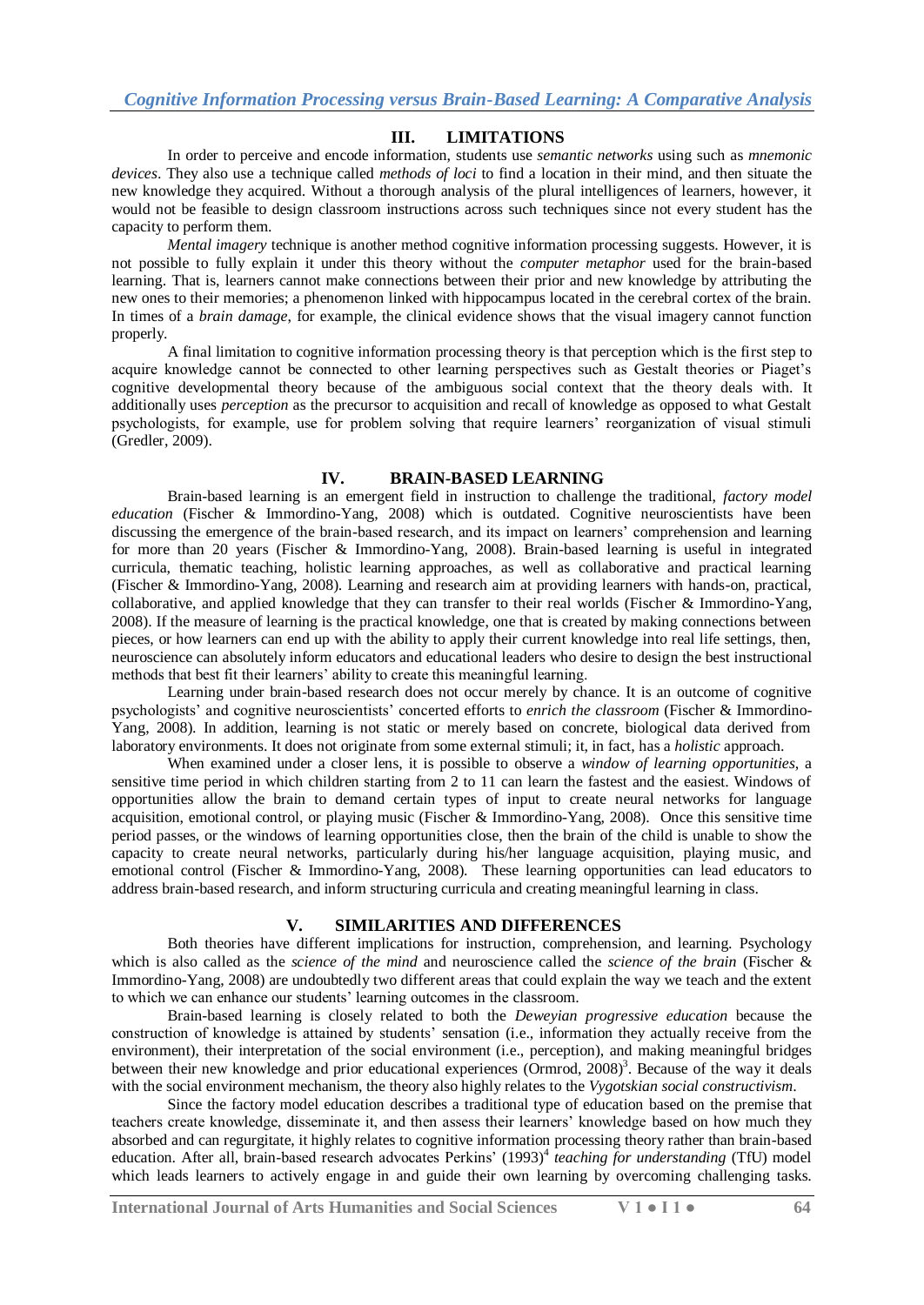Considering the limitations of the information processing theory, it would, however, be implausible to assert a possible exclusion of teaching and learning for comprehension. There is no such evidence to bolster this assertion. However, the mechanisms which the cognitive information processing theory uses are quite different from those that the brain-based learning does. These mechanisms emerge as the instructional methods and techniques that help learners acquire new knowledge, retain, recall, and then retrieve it.

Both cognitive information processing and brain-based learning use learning mechanisms for learners' comprehension and storage of knowledge. Yet, brain-based learning uses mechanisms for learning different from those found in the cognitive information processing theory. These mechanisms are instrumental in *construction of knowledge* (Ormrod, 2008) in a way that they help to create meaningful learning. They also enable passage of information onto the long-term memory for permanent storage.

*Perception* or learners' interpretation of the environment, for example, occurs through *sensation* (the information received from the environment) (Ormrod, 2008). After this process is complete, the learners start to make meaningful connections that lead them to construct their meanings from the content and through social interactions.

However, such learning mechanisms are limited—if any—under the cognitive information processing theory because it is not likely to find extensive explanations made through a *holistic view*. Instead, this theory can be scrutinized in separate pieces to support learners' comprehension and enhanced learning outcomes. Unless they are supported by other theories, these independent, *disconnected* learning mechanisms would not have a substantial educational value.

What alters the brain systems is a precursor to learning in brain-based learning for both syntactic and grammatical processing. This has a huge implication in linguistics instruction that originates from brain processes as opposed to cognitive processes such as semantics and lexicon (Fischer & Immordino-Yang, 2008).

Cognitive information theory deals with *perception* as a the major step to acquire and remember information although this cannot, for instance, be linked to the Gestalt psychologists' treatment to perception because, unlike the cognitive information processing theory, Gestalt psychology uses perceptions by which learners can solve problems, by reorganizing the visual stimuli (Gredler, 2009).

With respect to the *construction of knowledge*, additionally, cognitive information processing differs from brain-based learning because, here, knowledge is constructed in a *predetermined context* and built toward a particular outcome as opposed to the Vygotskian (1978)<sup>5</sup> social constructivism which uses the social environment mechanism to help learners refrain from any such predetermined knowledge.

## **VI. RELATIONSHIPS TO OTHER LEARNING THEORIES**

Brain-based learning is closely related to the Vygotskian social constructivist approach to learning, Bloom's Taxonomy, and *verbal instruction* based on the left hemisphere in the brain (Fischer & Immordino-Yang, 2008). Sternberg's *Successful Intelligences* or *Triarchic Theory of Intelligence* (UOPX, 2010, Week 7 Lecture Notes)<sup>6</sup>, Goleman's (1995)<sup>7</sup> *Emotional Intelligence*, as well as *Distributed Intelligence* are other theories that brain-based learning is linked to. It is also closely related to Gardner's (1991)<sup>8</sup> Multiple Intelligences (MI) theory. Gardner's MI theory focuses on the *underappreciated diversity of learning* and attempts to break the traditional methods' insistence on equitable learning (Martinez, 2010)<sup>9</sup>.

Gardner emphasized the extent to which students learn based on their independent, autonomous, separate intelligences; a theory that challenged today's traditional methods. Despite the fact that his theory, coupled with brain-based learning, is still an emerging one, it is easy to link children's learning to brain systems involved in hands-on learning processes and the threshold of learning. In other words, Gardner's theory did not come without clinical evidence drawn from brain-based learning. Because of the changing demographics, which is becoming older due to longer life span and lower birth rate, educators today design and implement instructions based the origins of their students' learning types. Hence, brain-based research is an emergent discipline that helps them tailor their instructions toward divergent learning types.

There is no doubt that cognitive information processing theory, too, attaches importance to learning environments; however, what type of learning environments are discussed under this theory is pretty ambiguous. On the contrary, the type of learning environments to improve students' understanding and learning under the brain-based research is a social one in which learners can make meaningful connections between their former and new learning. In other words, students can construct their own learning by use of their experiences from the past, which helps them create new meanings from the content they acquire. Without a holistic view to improving thinking for understanding and learning, the theory focuses on students' perceiving knowledge, encoding, storing, and then regurgitating it—with no biological support.

## **VII. CONCLUSION**

Derived from all the knowledge presented so far, it is plausible to state unless we, educators and educational leaders, understand the ways our learners acquire knowledge that primarily originates from the